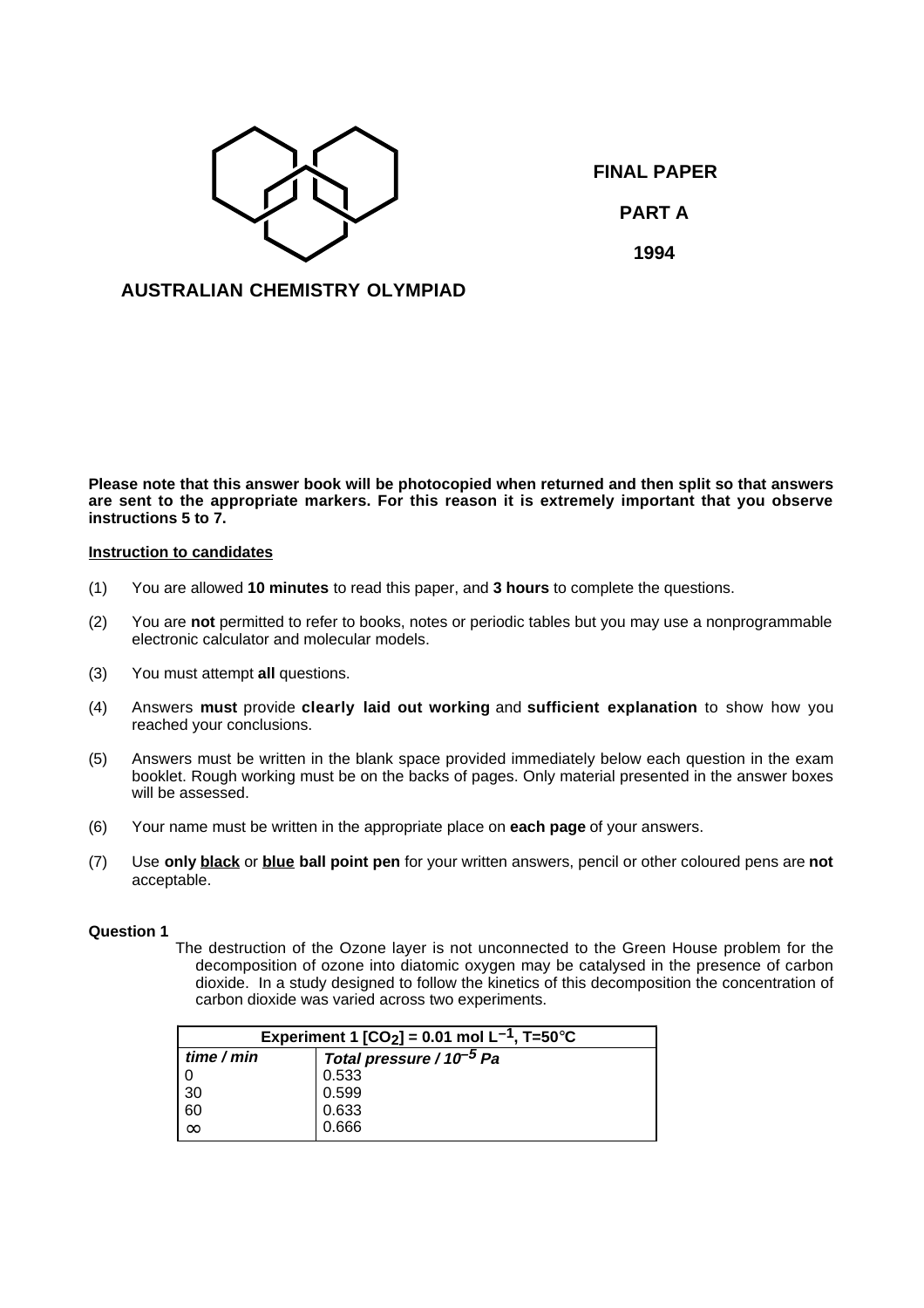| Experiment 2 [CO <sub>2</sub> ] = 0.005 mol L <sup>-1</sup> , T=50°C |                                      |  |  |
|----------------------------------------------------------------------|--------------------------------------|--|--|
| time / min                                                           | Total pressure / 10 <sup>-5</sup> Pa |  |  |
| 0                                                                    | 0.399                                |  |  |
| 30                                                                   | 0.440                                |  |  |
| 60                                                                   | 0.466                                |  |  |
| 120                                                                  | 0.500                                |  |  |
| $\infty$                                                             | 0.533                                |  |  |

- a) Determine the apparent order with respect to ozone and hence calculate the rate constant for both experiments. What are the half lifes?
- b) Given that the value of the rate constant quadruples on going from 50 to 60  $\degree$ C. Deduce the activation energy of this reaction.
- c) The following decomposition mechanism, in the absence of carbon dioxide, has been proposed:

$$
20_3 \frac{1}{k_{-1}} \quad 0_3 + 0_2 + 0
$$

$$
O_3~+~O~\stackrel{k_2}{\longrightarrow}~2O_2
$$

 $\mathbf{r}$ 

Deduce the resulting rate law.  $[k_2 < k_1 \approx k_1]$ 

### **Question 2**

(a) With the aid of clearly labelled diagrams illustrate the orbitals and hybrid orbitals used to account for the shapes and bonding in the following:

> (i)  $CH_3^+$  (ii)  $CH_3^-$ (iii)  $SF_4$  (iv)  $SOCl_2$ (v)  $NO_3^-$

- (b) Use the molecular orbital model to write electron configurations for the following diatomic species and calculate the bond orders. Which ones are paramagnetic?
	- (i)  $H_2^-$ (ii)  $O<sub>2</sub>$  (iii)  $CN<sup>+</sup>$  (iv) CN (v)  $CN<sup>-</sup>$
- (c) How many unpaired electrons do each of the following complex ions have in their ground state electron configurations? Your answer should include a clearly labelled d-orbital splitting digram for each species.

(i) 
$$
CoCl_4^{2-}
$$
 (ii)  $Co(CN)_6^{4-}$  (iii)  $Co(NH_3)_6^{2+}$  (iv)  $Co(NH_3)_6^{3+}$  (v)  $CoF_6^{3-}$ 

(d) Draw and name all the possible linkage, geometric, and optical isomers of  $[Co(en)]_2(SCN)ClCl$ .

#### **Question 3**

(a) The deuterated iodocyclohexane shown below is known to undergo E2 elimination upon treatment with sodium ethoxide in ethanol to yield a deuterated cyclohexene. By following the reaction mechanism deduce how many deuteriums (D) will be present in the final product.



- (b) Bromine adds to *trans*-2-butene in dichloromethane as solvent to give only the optically inactive meso-2,3-dibromobutane, but if water is the solvent a bromohydrin (a compound bearing OH and Br on adjacent carbons) is obtained.
	- (i) Using appropriate saw-horse diagrams, present a mechanism to account for the stereospecific addition of bromine to the alkene.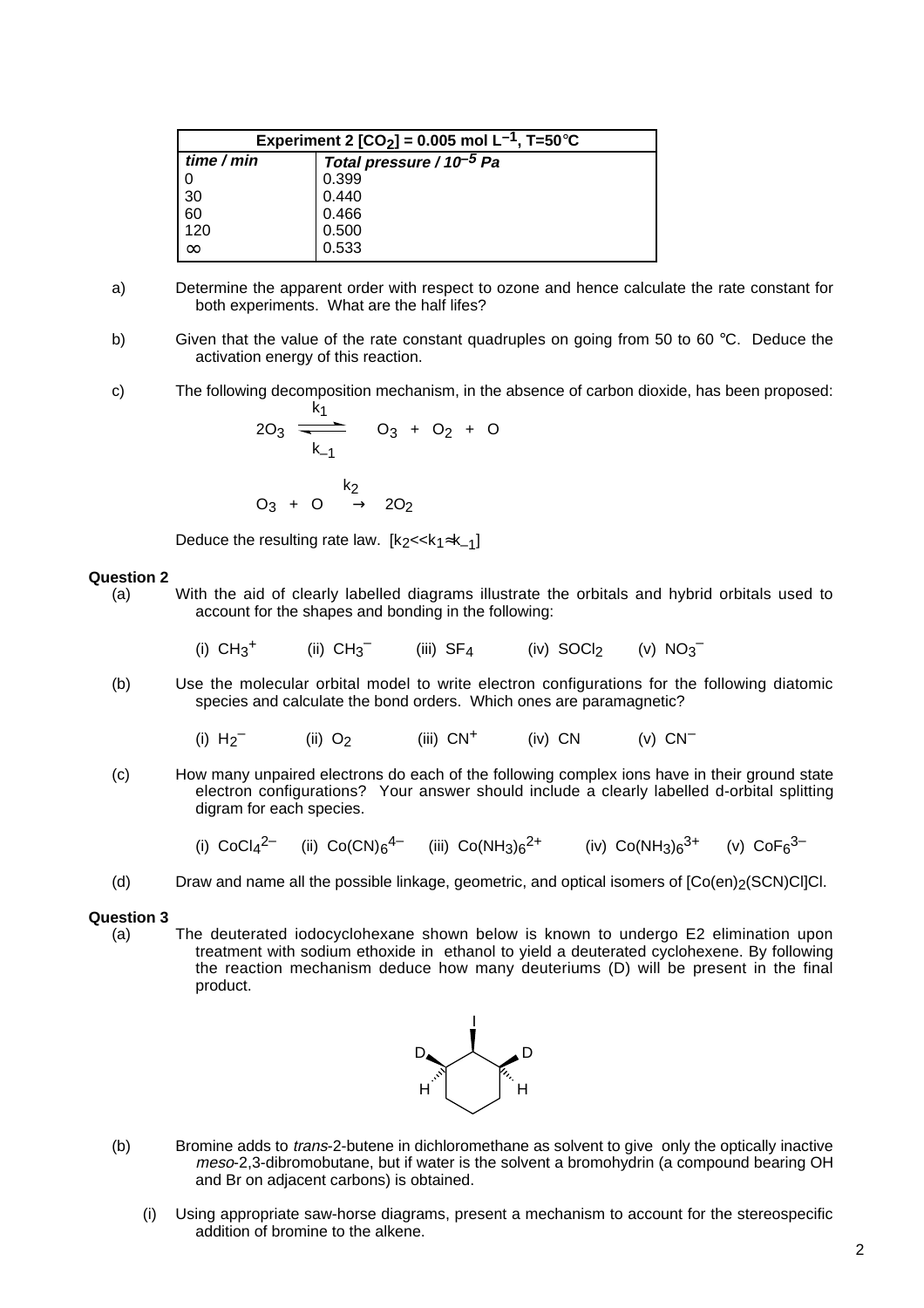- (ii) Expand this mechanism to accommodate formation of the bromohydrin.
- (iii) Predict the stereochemistry of the bromohydrin.
- (iv) Designate the chiral centres in the bromohydrin product(s) as **R** or **S** as is appropriate .
- (c) Write mechanisms to account for each of the following reactions



(d) (i) Predict the **major** product expected from the reaction of Br<sub>2</sub> and AlBr<sub>3</sub> with phenyl benzoate (shown below) being sure to explain your reasoning



(ii) Indicate the intermediates (**A**-**C**) and final product (**D**) in the following reaction sequence



(e) Rearrangements of the carbon skeletons of electron deficient species are well documented in organic chemistry. Devise a plausible explanation for the well known *pinicol rearrangement*,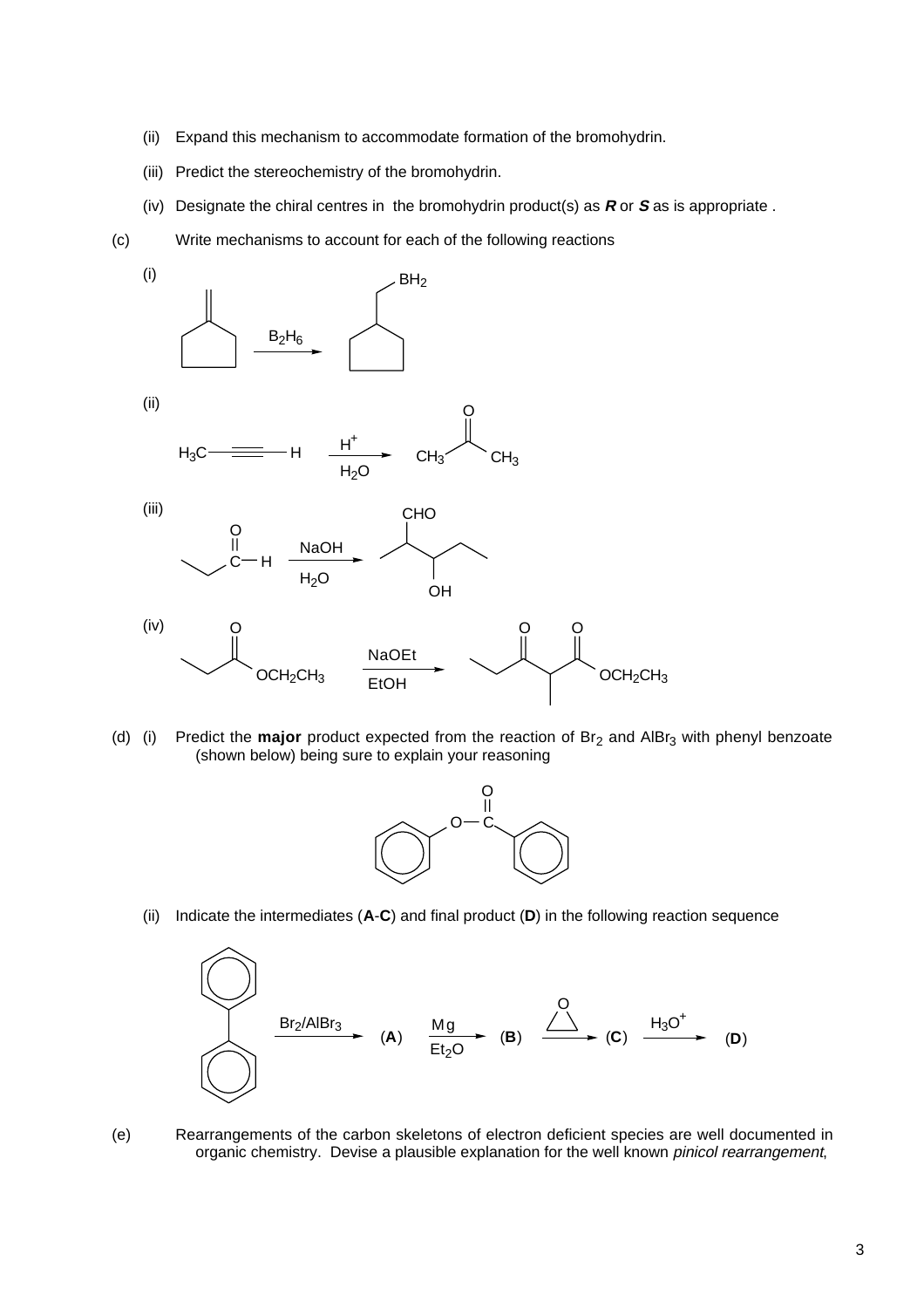

based upon what you already know concerning the behaviour of alcohols in acidic solution.

(f) A compound (A) has been found to have the molecular formula  $C_7H_{12}$ . It reacts with dilute potassium permanganate and compound  $(B)$   $(C_7H_{14}O_2)$  is formed. If **A** is treated with perbenzoic acid in chloroform solution, compound (**C**) (C7H12 O) is formed. When **C** reacts with dilute sulfuric acid compound (D),  $(C_7H_{14}O_2)$  is formed. **D** is stereoisomer with **B**.

Ozonolysis of **A** gives 2,6-heptanedione.

Assign the structures of compounds  $A \rightarrow D$ .

#### **Question 4**

- A traditional method for the analysis of calcium in a sample is to dissolve the sample and then precipitate Ca<sup>2+</sup> as "insoluble" calcium oxalate by addition of oxalate ion,  $C_2O_4^2$ -.
- In this gravimetric (= "measurement by weighing") procedure, the precipitate, which is obtained as a monohydrate  $(CaC_2O_4.H_2O)$  is carefully collected, washed, dried and weighed. The amount of calcium in the original sample can be calculated from the mass of calcium oxalate precipitate. Simple!

# a) Calculate the molar solubility of calcium oxalate in a solution that has been buffered so that its pH is constant and equal to 4.00.

 $K_{\text{sn}}(CaC_2O_4) = 2.3 \times 10^{-9}$  and for oxalic acid, p $K_{a1} = 1.27$  and p $K_{a2} = 4.27$ 

Relative atomic masses: H 1.008; C 12.01; O 16.00; Ca 40.08;

b) Before the analysis can be performed, the buffer solution needs to be prepared.

Calculate the volume of 0.0968 M NaOH that needs to be added to 100 mL 1.024 M acetic acid so that, after dilution of this mixture to 1000 mL in a volumetric flask, the pH will be 4.00. The  $pK_a$  of acetic acid is 4.76.

To determine the amount of calcium carbonate in a commercial calcium supplemented vitamin tablet, the following procedure was used:

- Step 1 The tablet was weighed in a 100 mL beaker, then crushed.
- Step 2 Ten mL of the pH 4 acetate buffer (prepared above) was added and the solution was warmed to 60°C to dissolve the tablet.
- Step 3 Excess 0.5 M ammonium oxalate solution was added to precipitate the calcium.
- Step 4 The precipitate was carefully collected on a pre-weighed porous glass filter crucible, by sucking the reaction mixture through the filter using a water-jet vacuum pump.
- Step 5 The precipitate was carefully washed with distilled water (adjusted to pH 4 by a few drops of buffer) and then sucked nearly dry on the water-jet pump.
- Step 6 The filter crucible was carefully heated to 100-110°C for a few hours to dry the precipitate, cooled to room temperature then re-weighed.

The following results were obtained for three separate tablets: